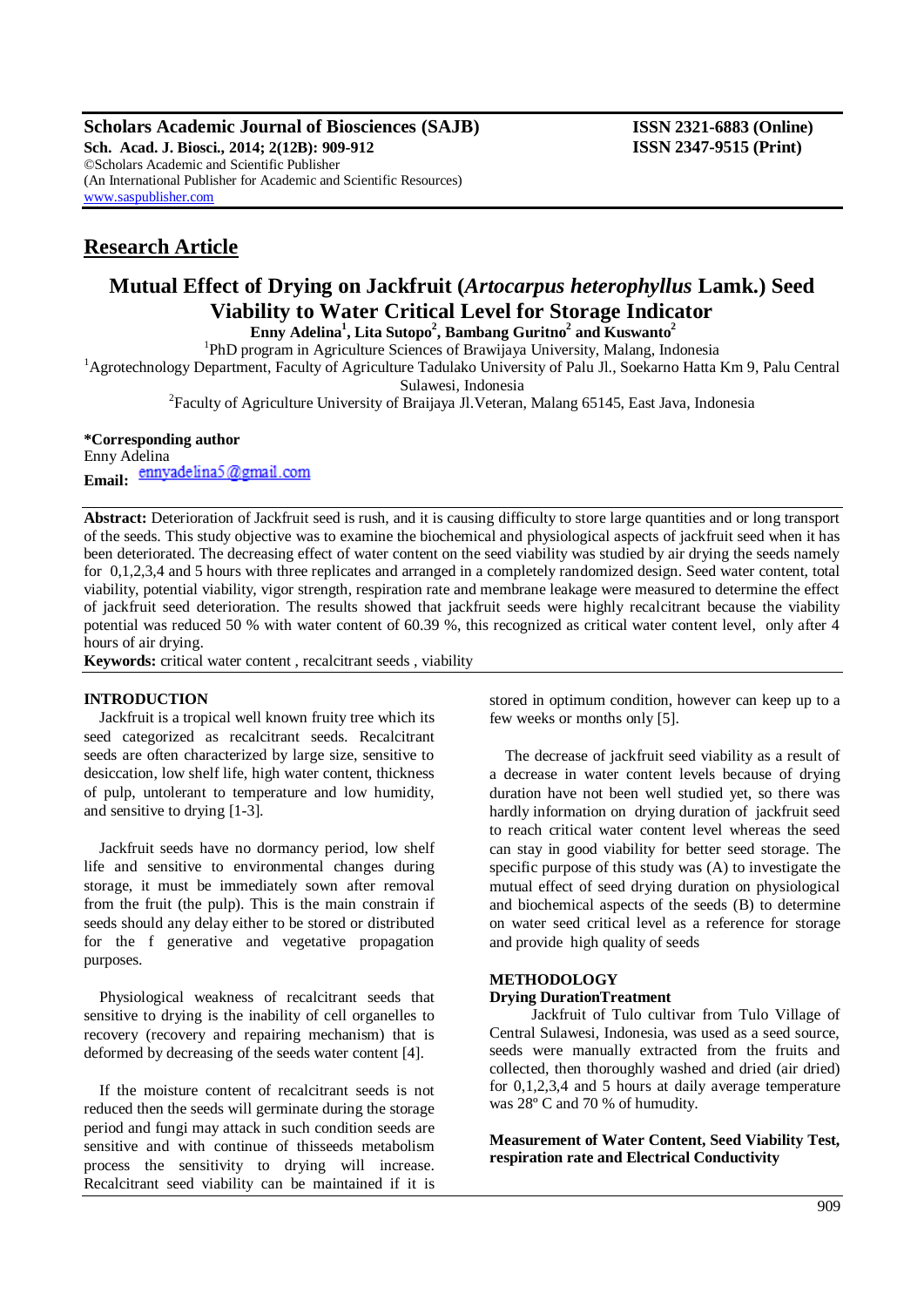Measurement of water content on every drying duration and seed viability test based on ISTA method. Seed viability test consists of total viability measuring based on maximum growth potential, the potential viability based on germination ability and vigor strength based on growth rate whereas performed in a sterile sand medium for 14 days. Respiration was measured by titration method and electrical conductivity of each treatment was measured by conductivity meter in the soaking water of the seeds.

#### **Statistical Analysis**

This study used a completely randomized design (CRD) with single factor that was drying duration seed (T). Data were analyzed using analysis of variance (ANOVA). HSD test (honestly significant differences) of 5 % will be used to test the significance between

treatments. Each treatment was repeated three times resulted to 18 experimental units; with total seeds used in this study were 1908.

#### **RESULTS**

The drying duration on jackfruit seed viability (Table 1) reduced the seed viability and respiration rate but increased the membrane leakage of jackfruit seeds.

Drying treatment have reduced the water content of the seeds from 75.033 to 22.95 % and germination rate from 97.33 to 24.67 %, the maximum growth potential reduced from 100 to 30 %, growth rate from 8.013 to 1,85 % /etmal, decreased in respiration rate from 7.189 to 5.32 mg  $CO<sub>2</sub>$  kg<sup>-1</sup> hr<sup>-1</sup> and membrane leakage (DHL) from 9.44 to 19.7  $\mu$ S cm<sup>-1</sup> only in five hours after drying.



**Fig. 1.Effect of air drying on biochemical and physiology of jackfruit seeds (Source: Result of analysis in 2013)**



**Fig. 2: Effect of air drying on respiration (Source: Result of analysis in 2013)**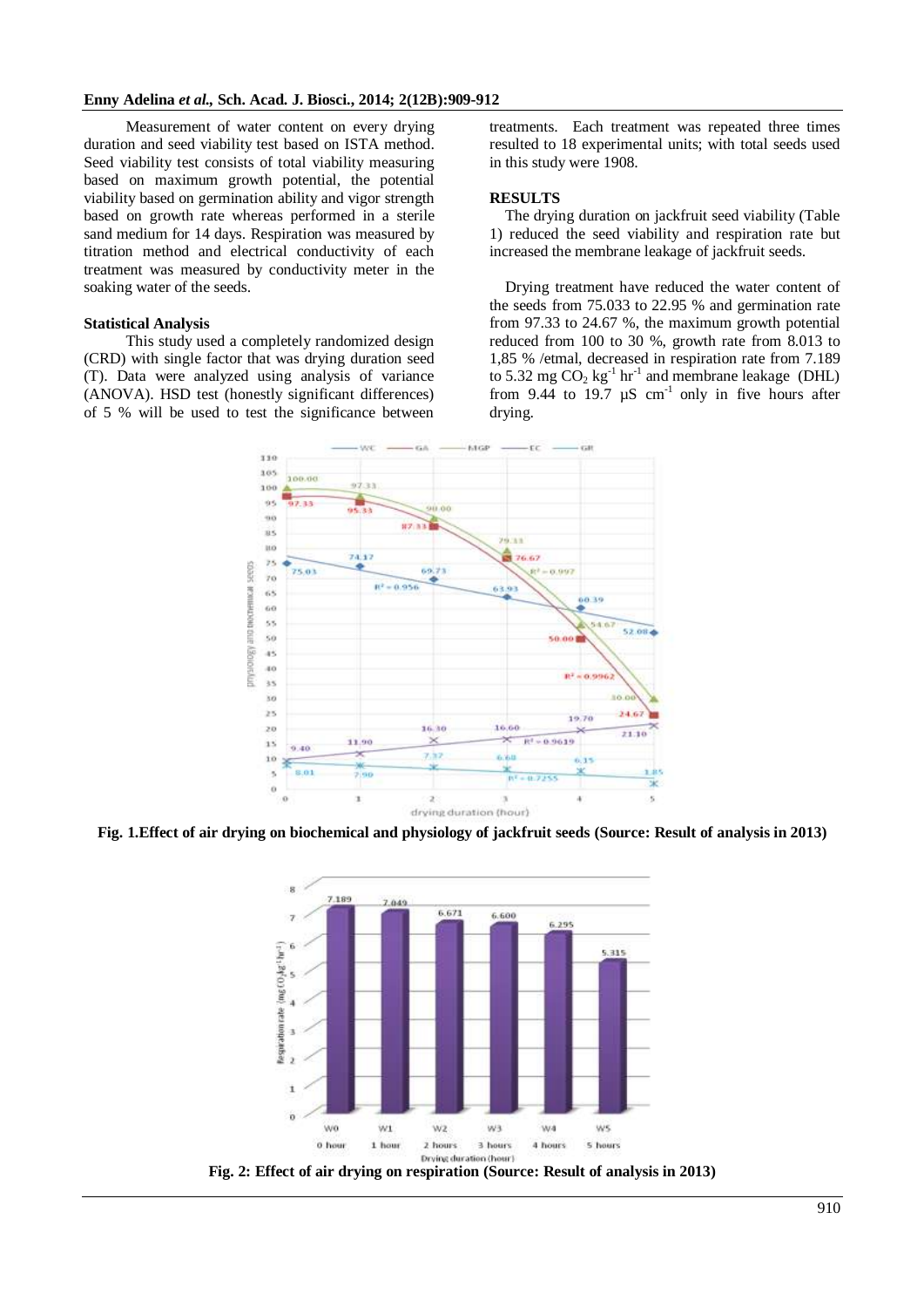

**Fig. 1: Jackfruit seed performance after 0-5 hours (Source: Documentation of drying research and jackfruit seed germination at seed technology laboratory the faculty of agriculture Untad Palu, 2013)**



**Fig. 2: Effect of seed drying 0-5 hours on jackfruit seedling morphology after 14 days on seedling bed (Source: Documentation of drying research and jackfruit seed germination at seed technology laboratory the faculty of agriculture Untad Palu, 2013)**

## **DISCUSSION**

Reduction in Jackfruit seed water content has led to a decrease in the respiration rate of seeds which are closely related to the rate of seed deterioration as explained by Taiz and Zeiger [6] while respiration is the process of releasing chemical energy of organic molecules in the cell such as proteins, carbohydrates and fat in a controlled environment for the use of the cell.

High water content in recalcitrant seeds is needed to maintain the cell structure in contrast to orthodox seeds a decrease in seed moisture content do not affect their seed viability even increase the their shelf life, it is because that germination occurs during imbibition process and will not damage the protein structure, it distinguishes to the recalcitrant seeds which seed cell will damage if exposed to drying [4, 7, 8].

Seeds which have been deteriorated affected their biochemical status such as changing in respiration rate, form free fatty acid, change in chromosome, membrane damage, change in enzyme activity and reduced in food storge [9, 10]. This is relevant to our finding which showed a decrease in seed water content up to 52.08% after 5 hours air drying and resulted to a decreased of respiration rate to 5.32 mg CO2  $\text{kg}^{-1}$  hr<sup>-1</sup> respectively, while membrane leakage increased to  $21,100 \mu S$  cm<sup>-1</sup>.

Seed respiration rate tends to decrease aligned with seed deterioration level, changes in respiration is reflected by the low oxygen consumption caused by damage of the membrane structure in particular the cristae of mitochondria [10].